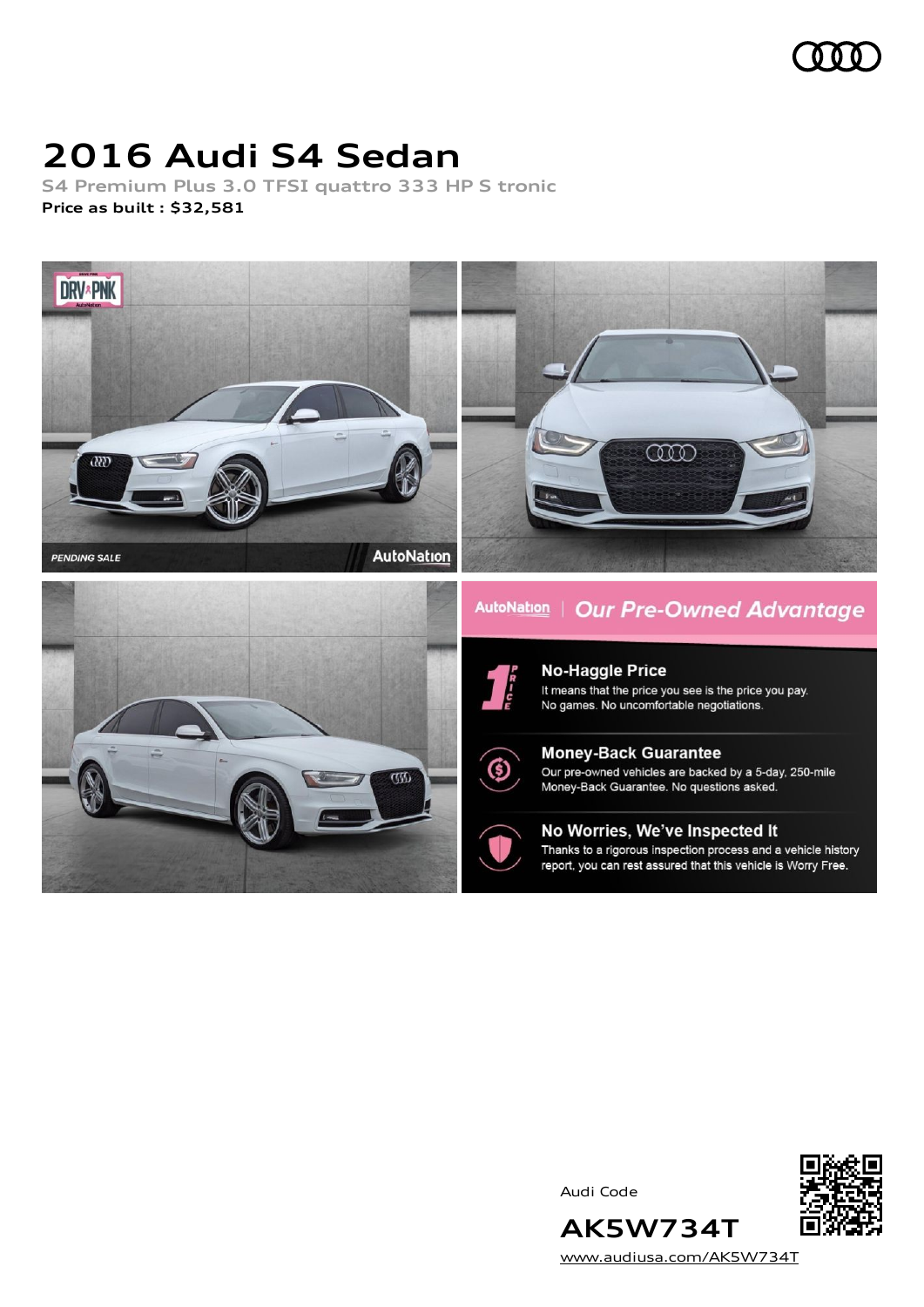## **Summary**

**Audi 2016 Audi S4 Sedan** S4 Premium Plus 3.0 TFSI quattro 333 HP S tronic

**Price as buil[t](#page-10-0)** \$32,581

#### **Exterior colour**

Glacier White metallic

#### **Interior colour**

#### **Technical Specifications**

| Engine type                  | Six-cylinder                                     |
|------------------------------|--------------------------------------------------|
| stroke                       | Displacement/Bore and 2,995/84.5 x 89.0 cc/mm    |
| Max. output                  | 245 (333)/5500-6500 HP                           |
| Torque                       | 325 @ 2,900 - 5,300 lb-ft@rpm                    |
| Top track speed              | 155 mph or 130 mph with all-<br>season tires mph |
| Acceleration (0 - 60<br>mph) | 4.9 sec. seconds                                 |
| Recommended fuel             | Premium                                          |



#### **Further Information**

| Type of vehicle | Used car     |
|-----------------|--------------|
| Mileage         | 50,622 miles |
| Warranty        | No           |

#### **Audi Code** AK5W734T

**Your configuration on www.audiusa.com** [www.audiusa.com/AK5W734T](https://www.audiusa.com/AK5W734T)

**Commission number** ab3b2fd70a0e09af6359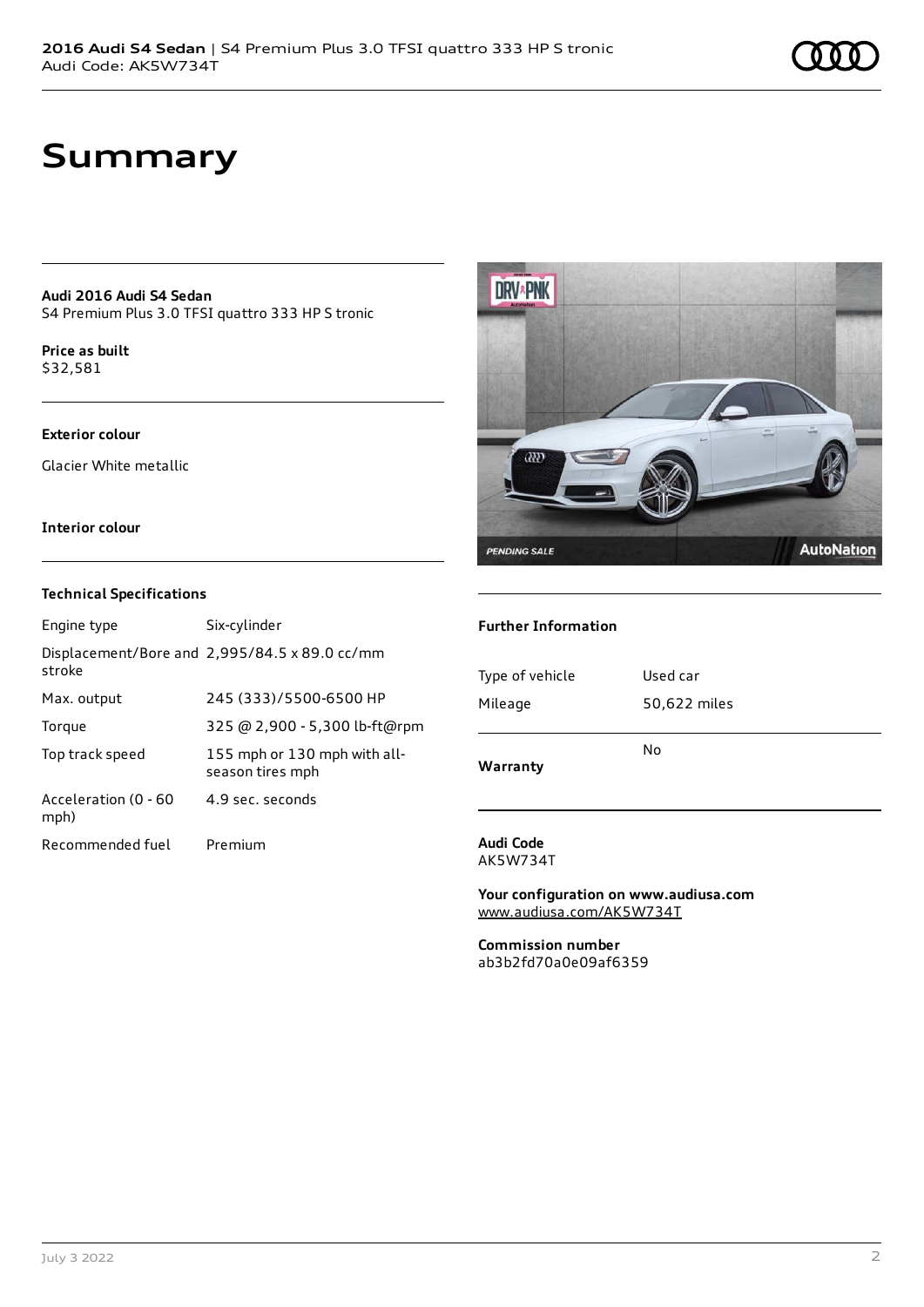# **Equipment**

Glacier White metallic

19" Audi Sport® 5-segment-spoke design wheels (Silver finish) with 255/35 summer performance tires

Technology package

Leather package

Fine Nappa leather seating surfaces

Layered Aluminum/Black Wood inlays

DVD Player

Bang & Olufsen® sound system

Color driver information system

HD Radio™ Technology







**(1/2)**

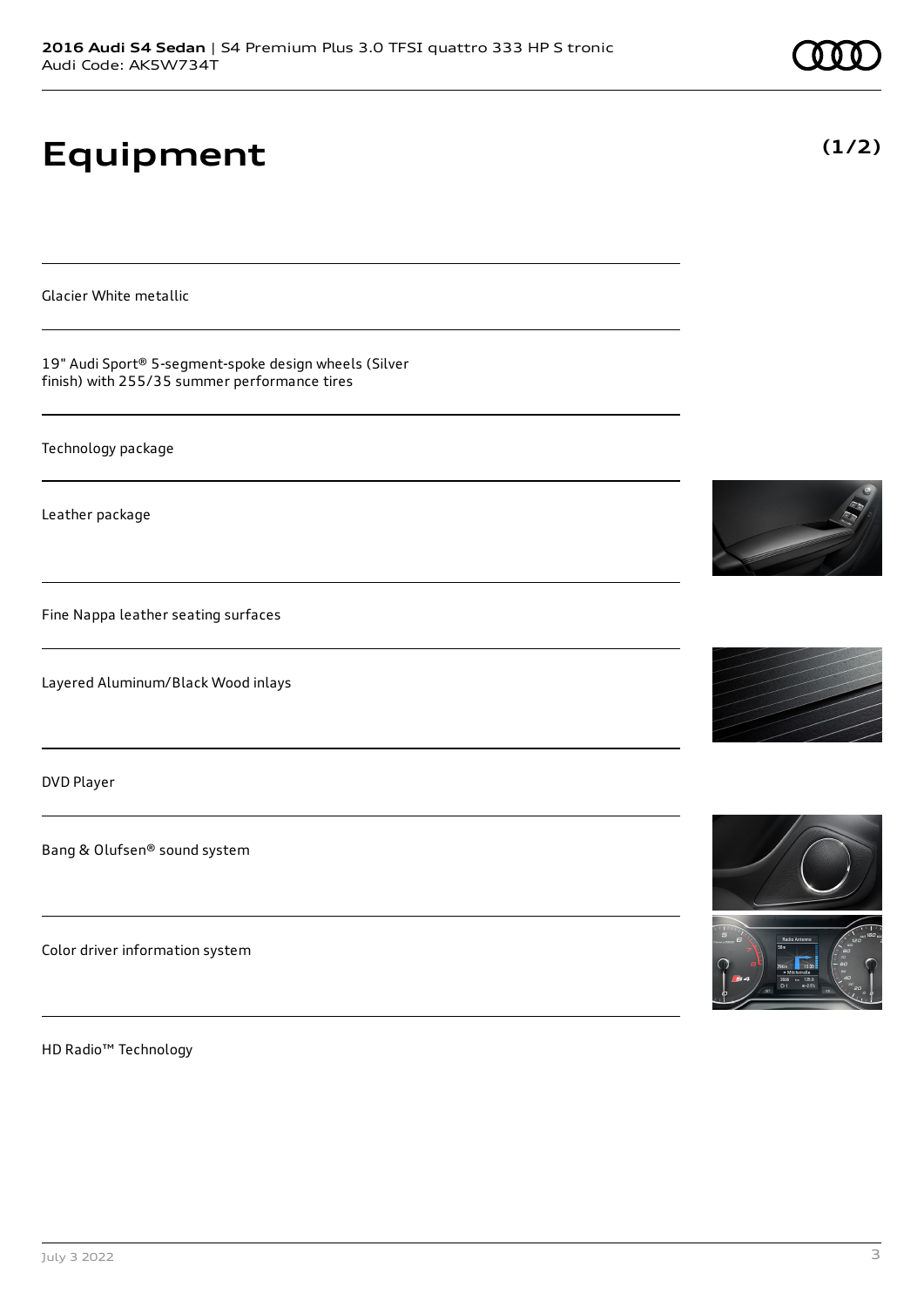# **Equipment**

Voice control

Audi side assist

BLUETOOTH® wireless technology preparation for mobile phone





**(2/2)**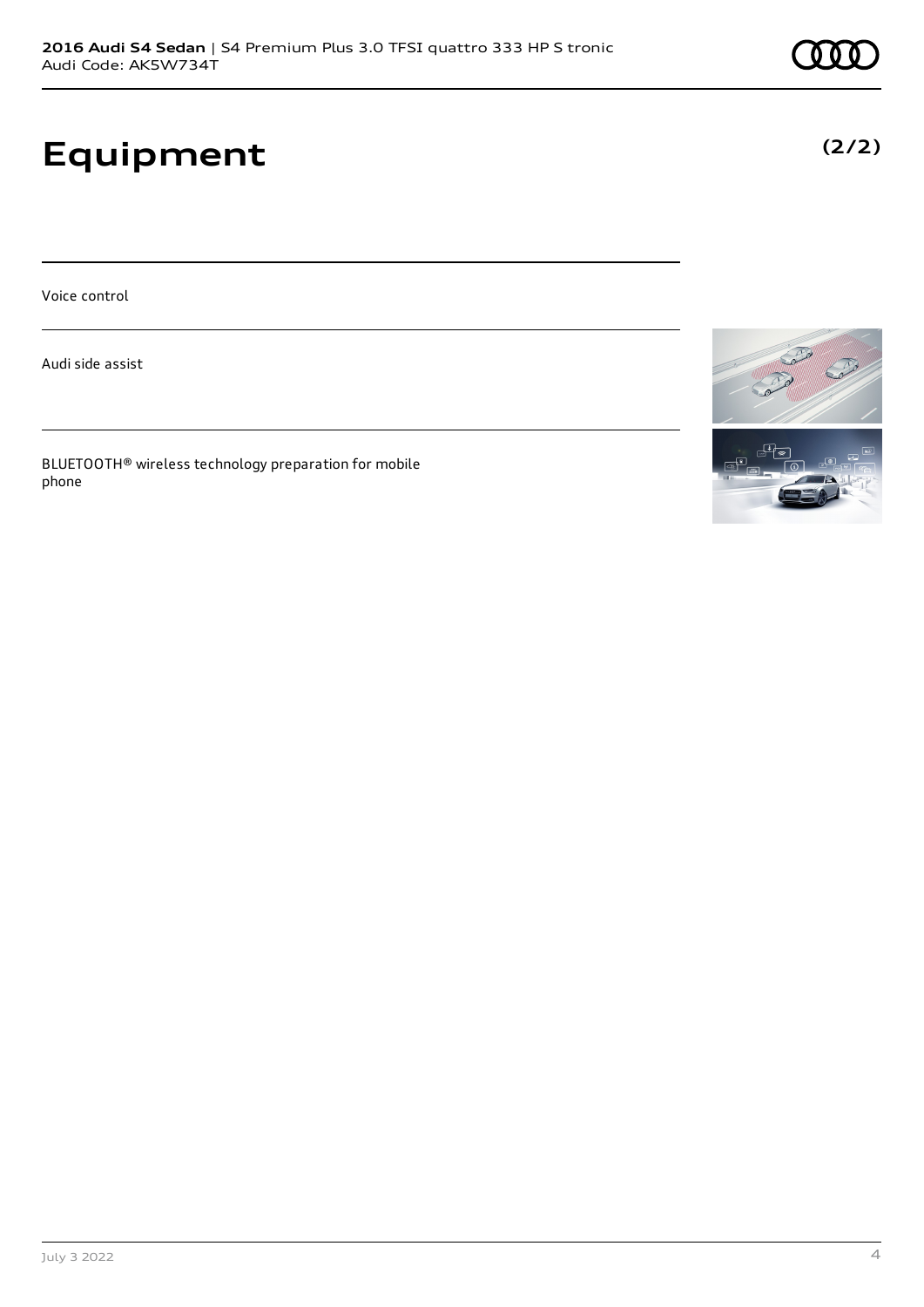# **Standard features**

#### **Safety and Security**

| 1 AT | Electronic stabilisation control (ESC)                                            |
|------|-----------------------------------------------------------------------------------|
| UH1  | Electromechanical parking brake                                                   |
| 8T1  | Cruise control with coast, resume and<br>accelerate features                      |
| VC2  | Garage door opener (HomeLink®)                                                    |
| QZ7  | Electromechanical power steering                                                  |
| 7K6  | Tire-pressure monitoring system                                                   |
| 4X3  | Side airbags at front and head airbag system                                      |
| 8N6  | Light / rain sensor                                                               |
| 413  | Audi advanced key - keyless start, stop and<br>entry                              |
| 3B7  | ISOFIX child seat mounting and Top Tether<br>anchorage point for outer rear seats |
|      |                                                                                   |

#### **Exterior**

| 0PO | Dual exhaust outlets                                                        |
|-----|-----------------------------------------------------------------------------|
| 6XM | Power-adjustable, auto-dimming, heated<br>exterior side mirrors with memory |
| 1S1 | Car jack                                                                    |
| 1BD | S sport suspension                                                          |
| 512 | Larger rear spoiler                                                         |
| 8EH | Xenon plus headlights                                                       |
| 803 | Automatic headlight leveling                                                |
| 8SL | LED taillights                                                              |
| 4KC | Side and rear windows in heat-insulating<br>glass                           |
| 47B | High-gloss package                                                          |

| <b>Interior</b> |                                                                               |
|-----------------|-------------------------------------------------------------------------------|
| OE1             | Storage nets in backs of front seats                                          |
| 3FE             | Electric slide/tilt sunroof with sun<br>screen/sunblind                       |
| 7M <sub>2</sub> | Aluminum door sill inlays with S emblem                                       |
| 6N)             | Light cloth headliner                                                         |
| 9AO             | Four-zone automatic climate control                                           |
| 4L7             | Auto-dimming interior mirror with compass                                     |
| QQ1             | Illumination for interior door handles, air<br>vent controls, front footwells |
| 2PK             | Three-spoke flat-bottom steering wheel with<br>shift paddles                  |
| 6F3             | Front center armrest                                                          |
| 7F9             | Leather gearshift knob                                                        |
| 5XF             | Dual front sun visors with lighted vanity<br>mirrors                          |
| 3 <sub>N7</sub> | Split folding 60/40 rear seat backs                                           |
| 4A3             | <b>Heated front seats</b>                                                     |

#### **Infotainment and Driver Assistance**

| 2H1 | Audi drive select <sup>®</sup> |
|-----|--------------------------------|
| UF7 | Audi music interface           |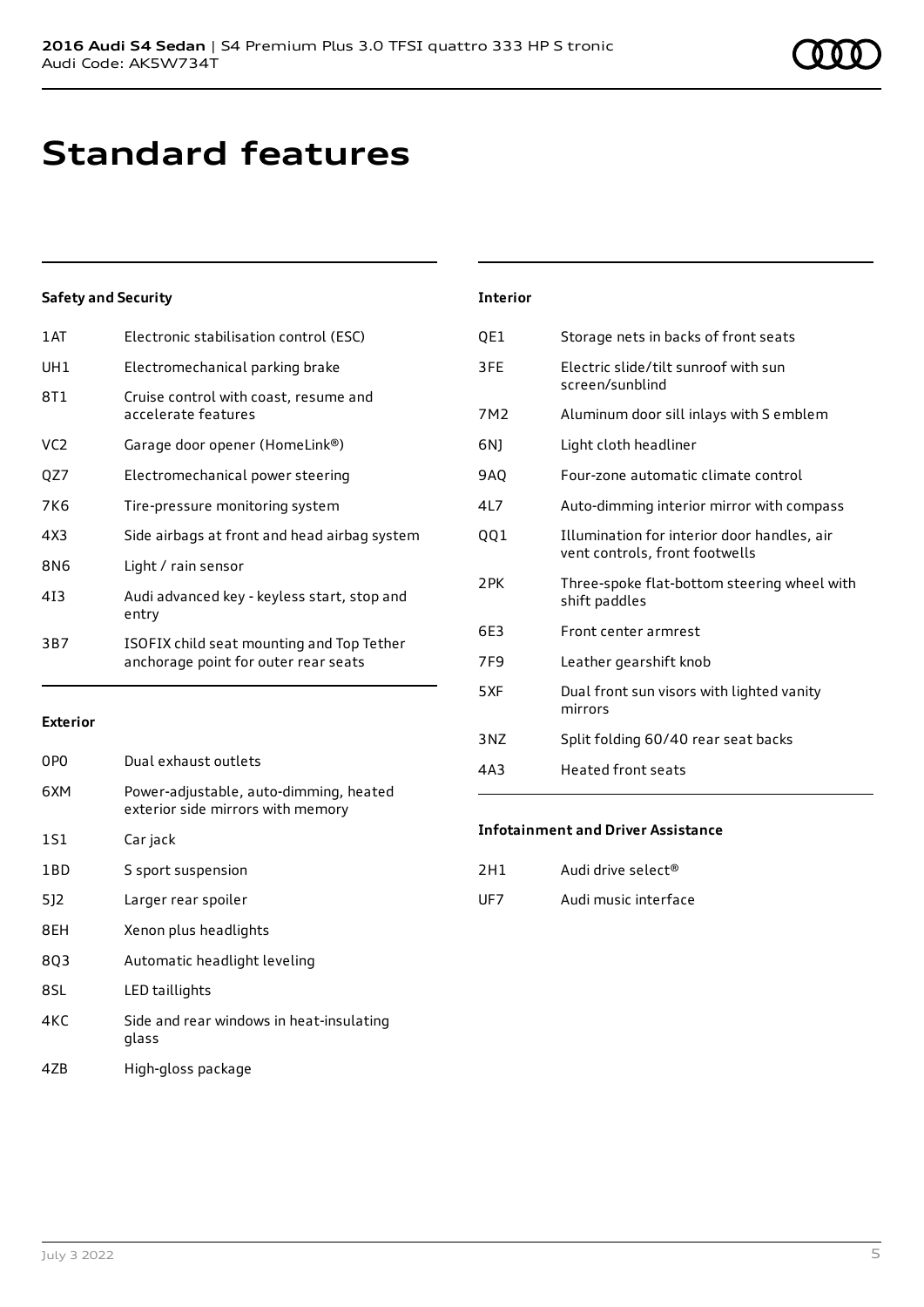# **Dealer remarks**

- Black; Seat Trim
- Sun/Moonroof
- Leather Seats
- Keyless Start
- Bluetooth Connection
- All Wheel Drive
- Ibis White

This vehicle includes a Money-Back Guarantee\* and passed our precise inspection process. Best of all the price you see is the price you pay. No haggling. No back and forth. No pressure. And this price is so good it is guaranteed. \*Money-Back Guarantee is valid for 5 days or 250 miles, whichever comes first. Subject to certain terms and conditions. See store for details. Some restrictions apply.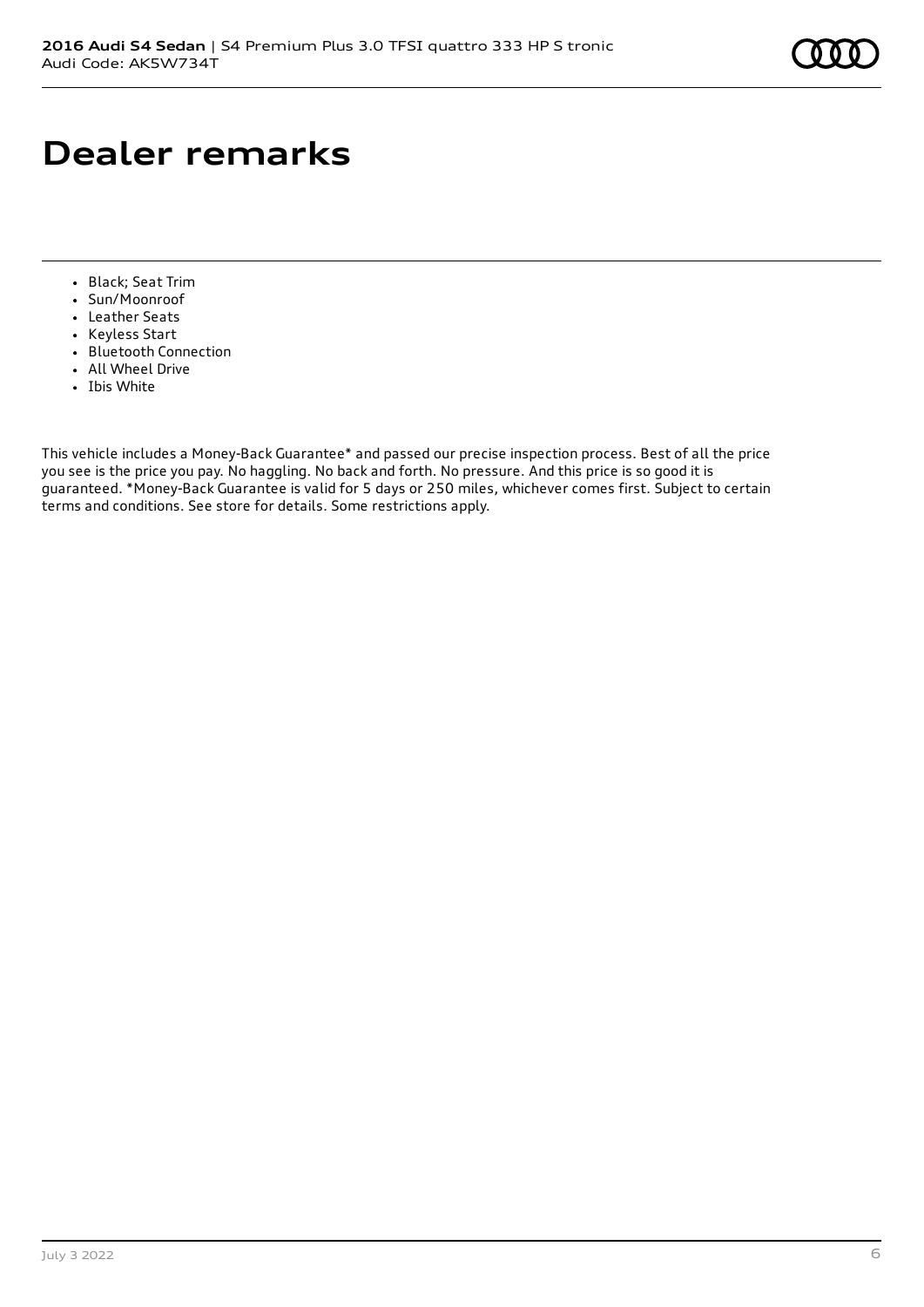## **Technical Specifications**

#### **Engineering | Performance**

| Engine type                                 | Six-cylinder                                     |
|---------------------------------------------|--------------------------------------------------|
| Acceleration (0 - 60<br>mph)                | 4.9 sec. seconds                                 |
| Max. output                                 | 245 (333)/5500-6500 HP                           |
| Engine block                                | Aluminum-alloy                                   |
| Induction/fuel injection Supercharged/TFSI® |                                                  |
| Cylinder head                               | Aluminum-alloy                                   |
| Max. output ps/hp                           | 333 @ 5,500 - 6,500 @ rpm                        |
| stroke                                      | Displacement/Bore and 2,995/84.5 x 89.0 cc/mm    |
| Top track speed                             | 155 mph or 130 mph with all-<br>season tires mph |
| Torque                                      | 325 @ 2,900 - 5,300 lb-ft@rpm                    |
| Valvetrain                                  | 24-valve DOHC with variable valve<br>timing      |

#### **Electrical system**

| Alternator | 14 Volts - 150 amp |
|------------|--------------------|
| Battery    | 12 Volts - 80 amp  |

### **Transmission | Drivetrain**

| Gear ratios: 6th         | 0.625                                                                                                       |
|--------------------------|-------------------------------------------------------------------------------------------------------------|
| Gear ratios: Final Drive | 3.875                                                                                                       |
| Gear ratios: 7th         | 0.519                                                                                                       |
| Gear ratios: 4th         | 1.025                                                                                                       |
| Transmission             | Seven-speed S tronic <sup>®</sup> dual-clutch<br>transmission with quattro <sup>®</sup> all-<br>wheel drive |
| Gear ratios: 5th         | 0.787                                                                                                       |
| Gear ratios: 2nd         | 2.150                                                                                                       |
| Gear ratios: 3rd         | 1.406                                                                                                       |
| Gear ratios: Reverse     | 2.944                                                                                                       |
| Gear ratios: 1st         | 3.692                                                                                                       |
|                          |                                                                                                             |

#### **Steering**

| Steering type                              | Electromechanical power steering<br>system |
|--------------------------------------------|--------------------------------------------|
| Turning diameter, curb- 37.7 ft<br>to-curb |                                            |
| Steering ratio                             | 15.9:1                                     |

#### **Suspension**

| Front axle | Five-link front S4 sport suspension          |
|------------|----------------------------------------------|
| Rear axle  | Trapezoidal-link rear S4 sport<br>suspension |

#### **Brakes**

| Front brakes | 13.6 (ventilated disc) in |
|--------------|---------------------------|
| Rear brakes  | 13.0 (ventilated disc) in |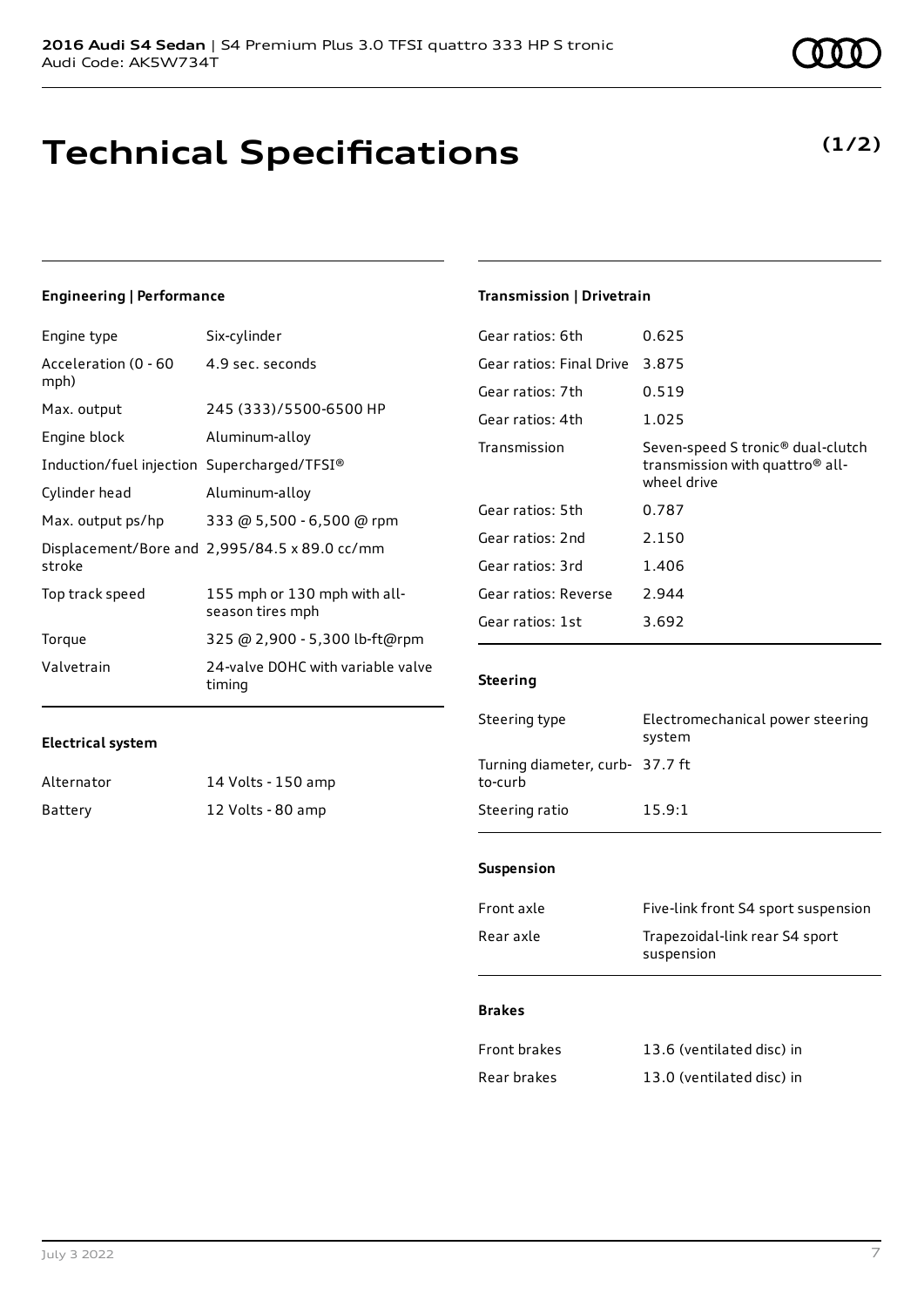## **Technical Specifications**

#### **Body**

| Material             | Fully galvanized steel unibody with<br>aluminum hood |
|----------------------|------------------------------------------------------|
| Corrosion protection | Multistep anti-corrosion protection                  |

#### **Warranty | Maintenance**

| Warranty    | 4-year/50,000-mile new vehicle<br>limited warranty                                       |
|-------------|------------------------------------------------------------------------------------------|
| Maintenance | 12-month/5,000-mile (whichever<br>occurs first) NO CHARGE first<br>scheduled maintenance |

#### **Exterior Measurements**

| Height                           | 55.4 in   |
|----------------------------------|-----------|
| Overall width without<br>mirrors | 71.9 in   |
| Length                           | 185.7 in  |
| Wheelbase                        | 110.7 in  |
| Drag coefficient                 | 0.30 Cw   |
| Overall width with<br>mirrors    | 80.3 in   |
| Track rear                       | 60.6 in   |
| <b>Track front</b>               | $61.1$ in |
| Curb weight                      | 3.935 lb  |

#### **Interior measurements**

| Seating capacity                          | 5                      |
|-------------------------------------------|------------------------|
| Shoulder room, rear                       | 54.3 in                |
| Head room with front<br>sunroof           | 38.0 in                |
| Leg room, rear                            | $35.2$ in              |
| Shoulder room, front                      | 55.5 in                |
| Head room with rear<br>sunroof            | 37.5 in                |
| Head room, rear                           | 37.5 in                |
| Leg room, front                           | 41.3 in                |
| Head room, front                          | 36.9 in                |
| Cargo volume, rear<br>seatbacks up/folded | 12.4/34.0 cu ft, cu ft |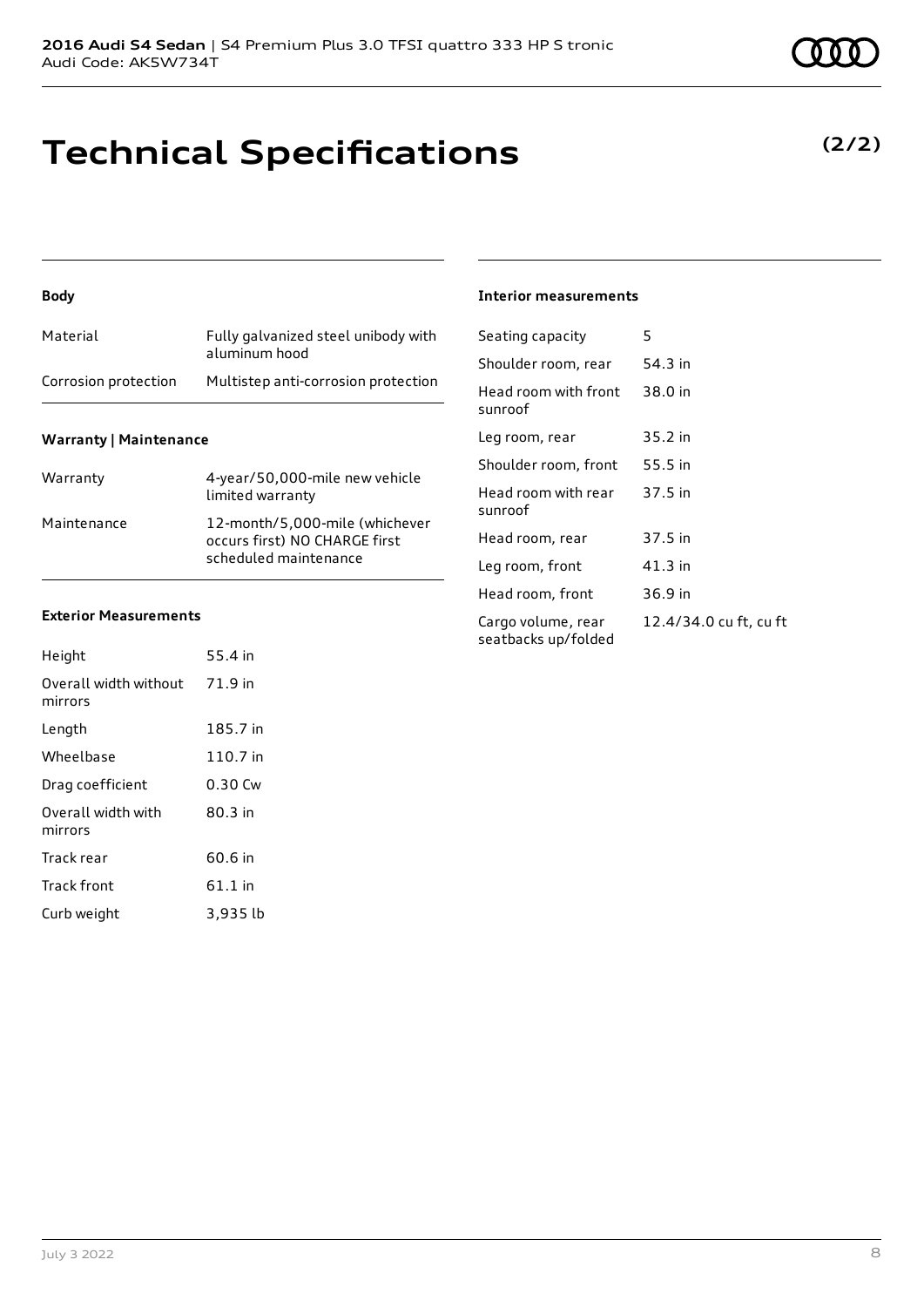### **Consumption- and emission**

#### **Consumption by NEDC**

| urban       | $18 \text{ mpg}$ |
|-------------|------------------|
| extra-urban | 28 mpg           |
| combined    | $21$ mpg         |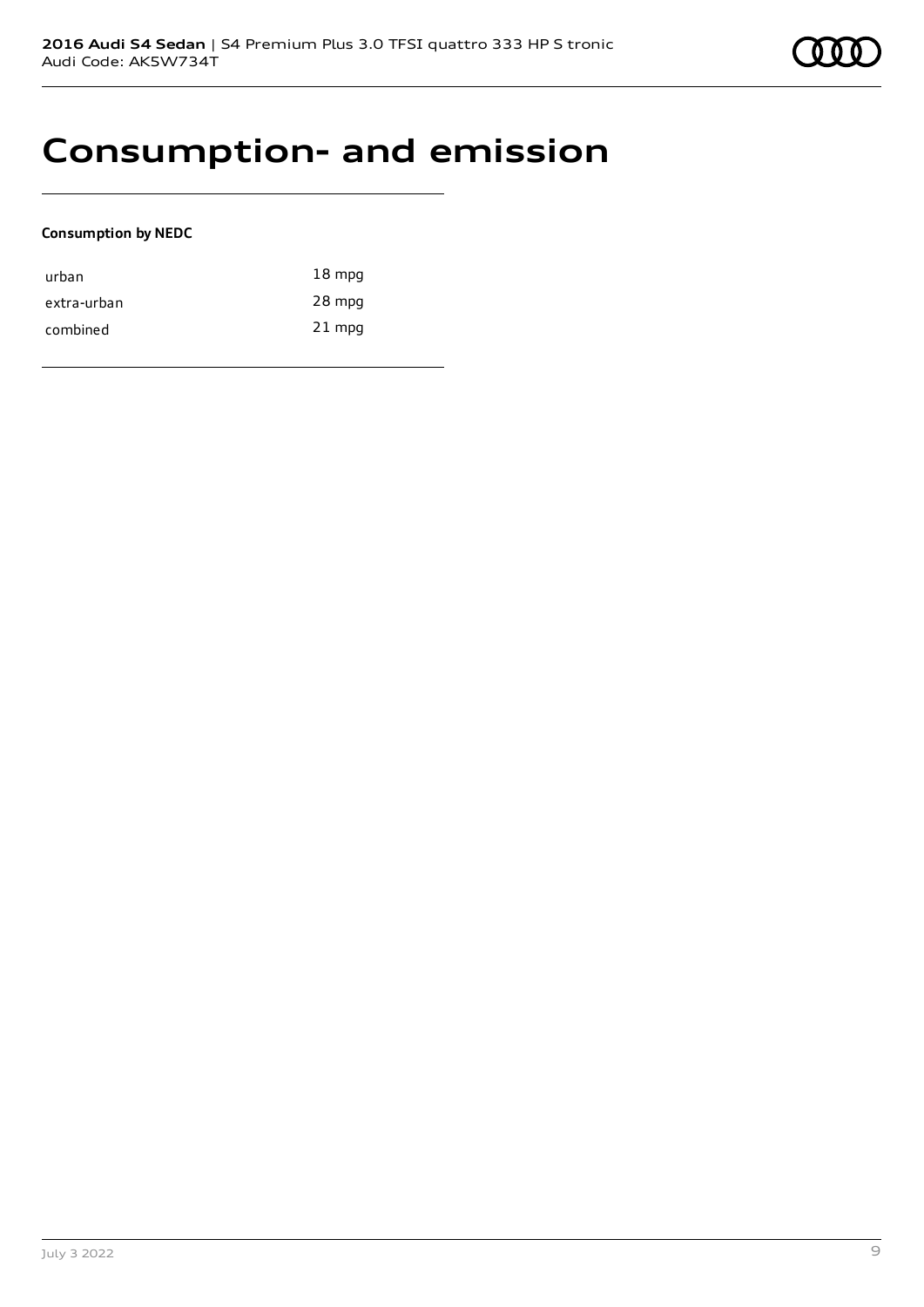### **Contact**

Dealer **Audi Las Vegas**

6335 W Sahara Ave 89146 Las Vegas NV

Phone: +17028227000 FAX: 7028227099

www: [https://www.lasvegasaudi.com](https://www.lasvegasaudi.com/)